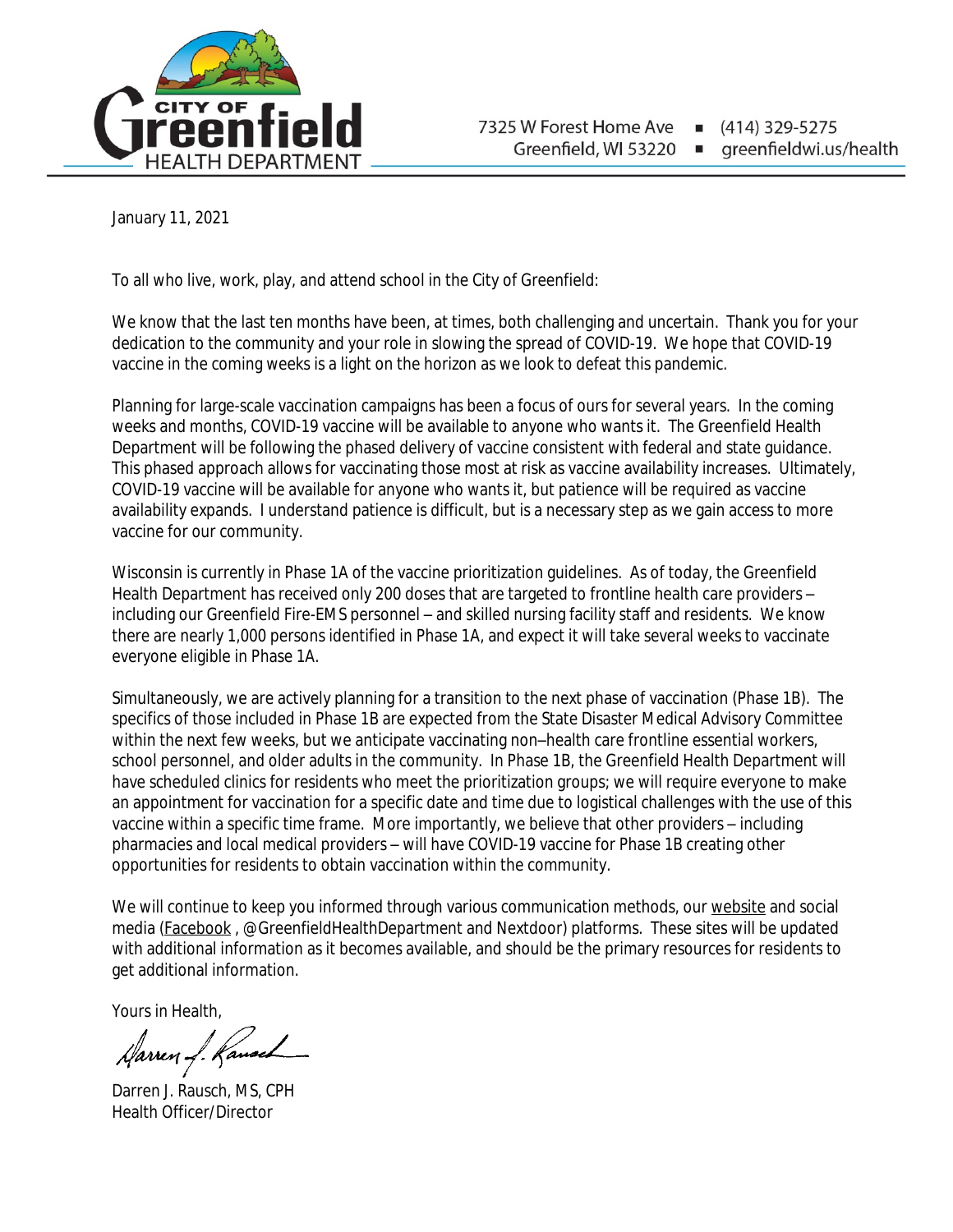## **Frequently Asked Questions – COVID19 Vaccine 1/11/2021**

Greenfield is currently in Phase 1A of vaccination and have limited supply that is prioritized to frontline healthcare workers and skilled-nursing facility staff and residents.

# **COVID-19 Vaccine Distribution Phases**





CDC, 2020

### **When will vaccine be available for me?**

The federal government and the State of Wisconsin are endorsing a phased vaccination approach for COVID-19 vaccines. This phased approach allows for vaccinating those most at risk as vaccine availability increases in the coming weeks. COVID-19 vaccine will be available for anyone who wants it, but patience will be required as vaccine availability expands. We understand that patience in the middle of a global pandemic is challenging.

Wisconsin is currently in Phase 1A of the vaccine prioritization guidelines. Right now, in the early weeks of Phase 1A, the few doses the Greenfield Health Department has received are available to frontline health care providers and skilled nursing facility staff and residents. As vaccine supply increases, other health care personnel and long-term care facility residents and staff will be offered COVID-19 vaccination. We expect that it will take several more weeks to vaccinate everyone eligible in Phase 1A.

[After we get more vaccine supply and vaccinate those in Phase 1A, we anticipate that Phase 1B](https://www.dhs.wisconsin.gov/covid-19/vaccine-about.htm)  [may include persons aged 75 and older and non](https://www.dhs.wisconsin.gov/covid-19/vaccine-about.htm)–health care frontline essential workers. This [information is subject to change based on further guidelines and vaccine supply.](https://www.dhs.wisconsin.gov/covid-19/vaccine-about.htm)